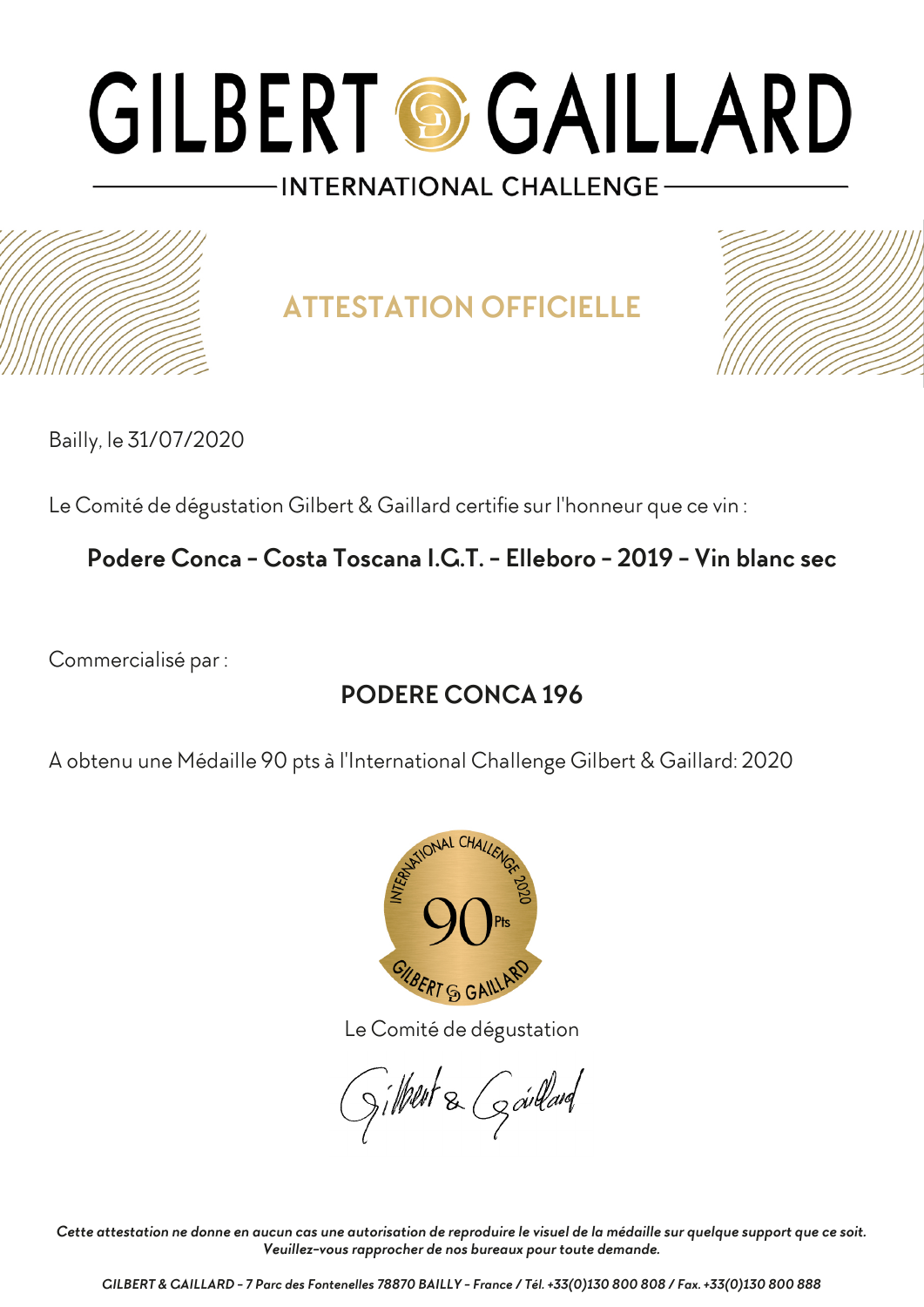

# **OFFICIAL CERTIFICATE**



Bailly, 2020-07-31

The Gilbert & Gaillard tasting panel hereby certifies that the following wine :

### **Podere Conca - Costa Toscana I.G.T. - Elleboro - 2019 - Vin blanc sec**

Marketed by :

## **PODERE CONCA 196**

Was awarded a 90 pts Medal at the Gilbert & Gaillard International Challenge: 2020



The Tasting Panel

gilbert & Goullard

*Under no circumstances does this certificate provide permission to reproduce the medal visual on any media whatsoever. Please contact our offices for any requests.*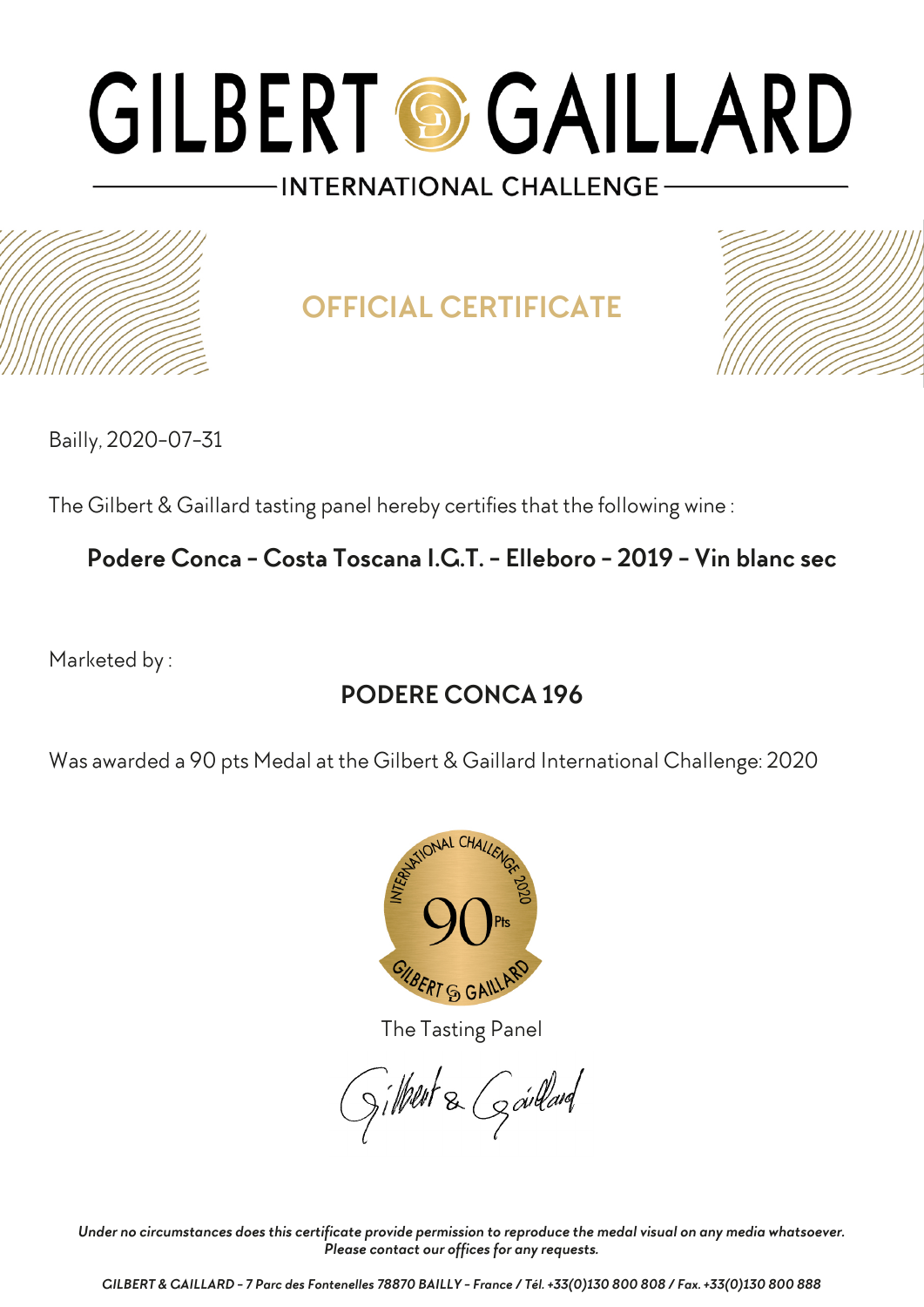## **INFORME OFICIAL**



Bailly, a 31/07/2020

El comité de cata Gilbert & Gaillard certifica que el vino :

### **Podere Conca - Costa Toscana I.G.T. - Elleboro - 2019 - Vin blanc sec**

Comercializado por :

## **PODERE CONCA 196**

Ha obtenido una Medalla 90 pts en el International Challenge Gilbert & Gaillard: 2020



El Comité de Cata

gilbert & Goullard

*Under no circumstances does this certificate provide permission to reproduce the medal visual on any media whatsoever. Please contact our offices for any requests.*